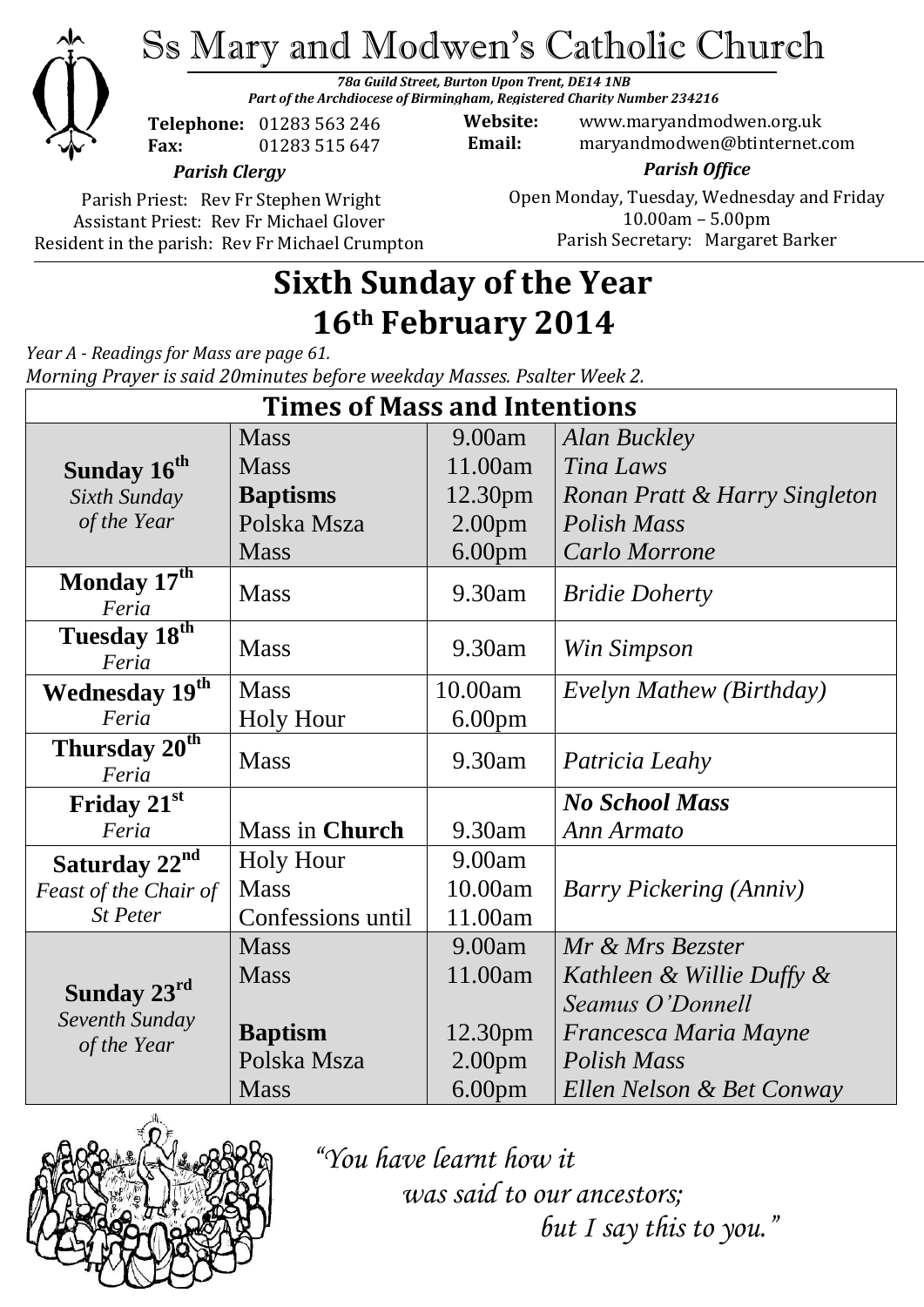#### **Please pray for all the sick and housebound of the Parish:**

Kathleen Benson, David Hughes, Eileen Lee, Pat Bolton, Mary Burnside, David Hastilow, Maureen & Sidney Parker, Irene Hill, Olive Wilson, Eve Goode, Sarah Pursglove, Marjorie Staley, Marie Gibson, Martin Halligan, Martin Goddard, Merlin Joseph, Mary Hyde, Baby Katie, Betty Gould, Michael Wright, Tony Kerr-Delworth, Fr Bernard Shaughnessy, Mary Conway, Baby Tomasz Weedon, Kay Elizabeth Webster, Kirsty Freeman, Peter Hunt, Jonjo Finnegan, Michael Cobley, Russ Simpson, Brian Baldock, Joe & Marg Emery, Baby Niamh Rodriguez, Sylvia Breen, John Wain, Fr Rob Taylerson, David Priest, Baby James Kersey, Baby Elsie Mae Freeman, Jean Jackson, Sr Mary Lobo, Anne Cope, Alastair Furness, Damian Walsh, Arthur Walsh, Thomas McHugh, Pete & Sue Hughes, Cillie Doyle, Viv Saunders, Janet Stanley, Roz Fleetwood, James Cull.

### **Lord Grant Eternal Rest to those who have died recently:**

**Offertory Collection:** £362.27 (non Gift Aid); £402.68 (Gift Aid) Standing orders £460 (Gift Aid) thank you for your generosity.

Building & Development Fund – £402.34 Building & Development Fund running total: £38,956.51

This Weekend – Retiring Collection – Catholic Education Service Next Weekend – Second Collection – Building & Development Fund 2<sup>nd</sup> March – Retiring Collection – Cathedral Maintenance

#### **For Next Sunday 23rd February: - Please Pray for the Priests READERS and Seminarians of the Diocese:**

T Nash, P Molloy, W Moloney **EUCHARISTIC MINISTERS** Sunday – Rev Fr Paul Chamberlain J Fisher, M Noble, J Emery Monday – Rev Fr Mongkhon Charoentham J Dawe, J Gibson Tuesday – Rev Fr Paul Chavasse K Farrell, A Dyche, J Mitcheson Wednesday – Rev Fr Marcin Chodorowski **TEA & COFFEE** Thursday – Rev Fr Dominic Chukka Bruna & Kath/Betty & Caroline/Sue & Su Friday - Rev Fr Edward Clare **CASHIERS** Saturday – Rev Fr Eamon Clarke Margaret & Carol **Margaret & Carol** Sunday Next – Rev Fr Ray Collier **CHURCH CLEANING**

Marie, Rose & Sarah **FLOWERS**  Barbara & Lee **PIETY SHOP** Anne, Marion, 6pm on Request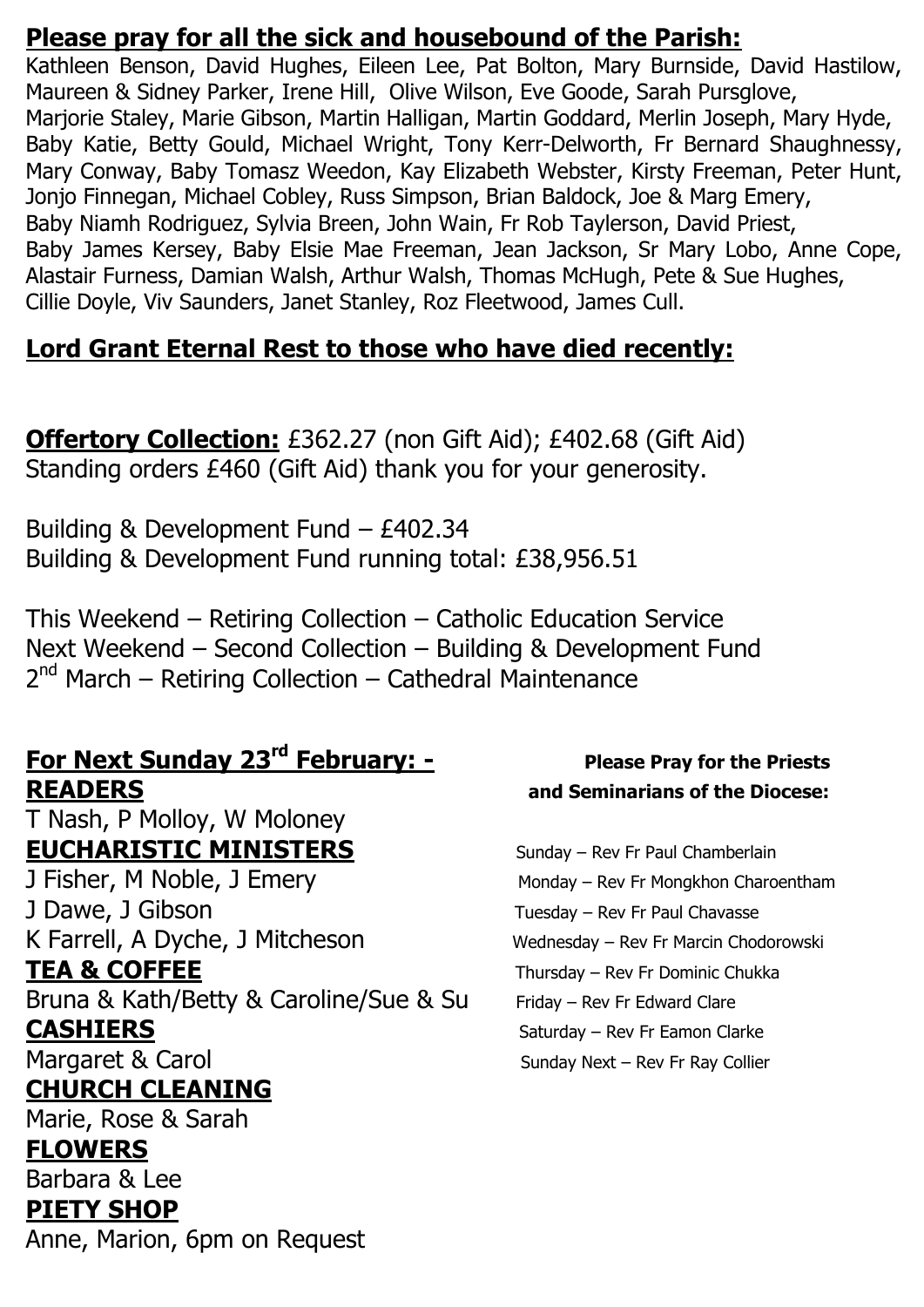**CATHOLIC EDUCATION DAY OF PRAYER:** Today is a Day of Prayer for all who are involved in education. We ask the Lord's blessing on our Catholic Schools and upon all the school communities in our town. The retiring collection will be for the Catholic Education Service that supports Catholic Schools throughout the country.

**PROUD 2 PROFESS:** Young Catholics aged 15-30 are invited to Oscott College on Saturday  $12<sup>th</sup>$  April 2014 – 11am – 6.30pm for a day of praise and worship, catechesis and a social gathering with Archbishop Bernard and others. See poster for details and contact [erin.doughty@bcys](mailto:erin.doughty@bcys) or speak to Rick Netherwood, [ricknetherwood@yahoo.co.uk](mailto:ricknetherwood@yahoo.co.uk) for more information.

**DVD PRESENTATIONS AND DISCUSSION:** We are offering a series of DVD presentations by Fr Robert Barron entitled "Catholicism" on Thursday evenings in the Parish Hall, with an opportunity for discussion and refreshments. We hope you find the evenings informative. The next dates are  $20^{th}$  Feb &  $13^{th}$  March - 7.15pm for a 7.30pm start.

**PRAYER CARDS FOR VOCATIONS** are available at the back of Church. Pray each day for a seminarian including Alex Taylor from this parish currently studying at Valladolid.

**PARISH LOTTERY:** Last week 117 numbers played. Winning Number - 166, Mary Toft - £58.50. Congratulations, your cheque can be collected this weekend.

**200 CLUB:** Prizes for January 2014 are:  $1<sup>st</sup> - 95 - Mrs S McLoughlin, 2<sup>nd</sup> -$ 69 – Mrs A Gupta, 3rd – 30 – Mr P Baxter. January Prizes can be collected and subscriptions for 2014 can paid after the 9am & 11am Masses on Sunday 23rd February. You can of course, place subscriptions in an envelope marked with your NAME & NUMBER & hand in at the presbytery, if you so wish. There are quite a few numbers not yet taken up. So if you would like to subscribe, please see Mike Pearson or contact the Parish Office. The subscription is £1 per month, with monthly prizes of £50, £20 and £10.

**FLOWER ARRANGERS** We are very grateful to all the volunteers who help with the flowers and helping make the Church look so beautiful. We are always looking for willing volunteers to help at a time convenient to you. You need not be an expert, just willing to learn. If anyone is interested in helping please let the priests or parish office know. Thank you to the volunteers who have already come forward.

**UCM:** The next meeting is Tuesday 18<sup>th</sup> February in the parish hall. All ladies welcome.